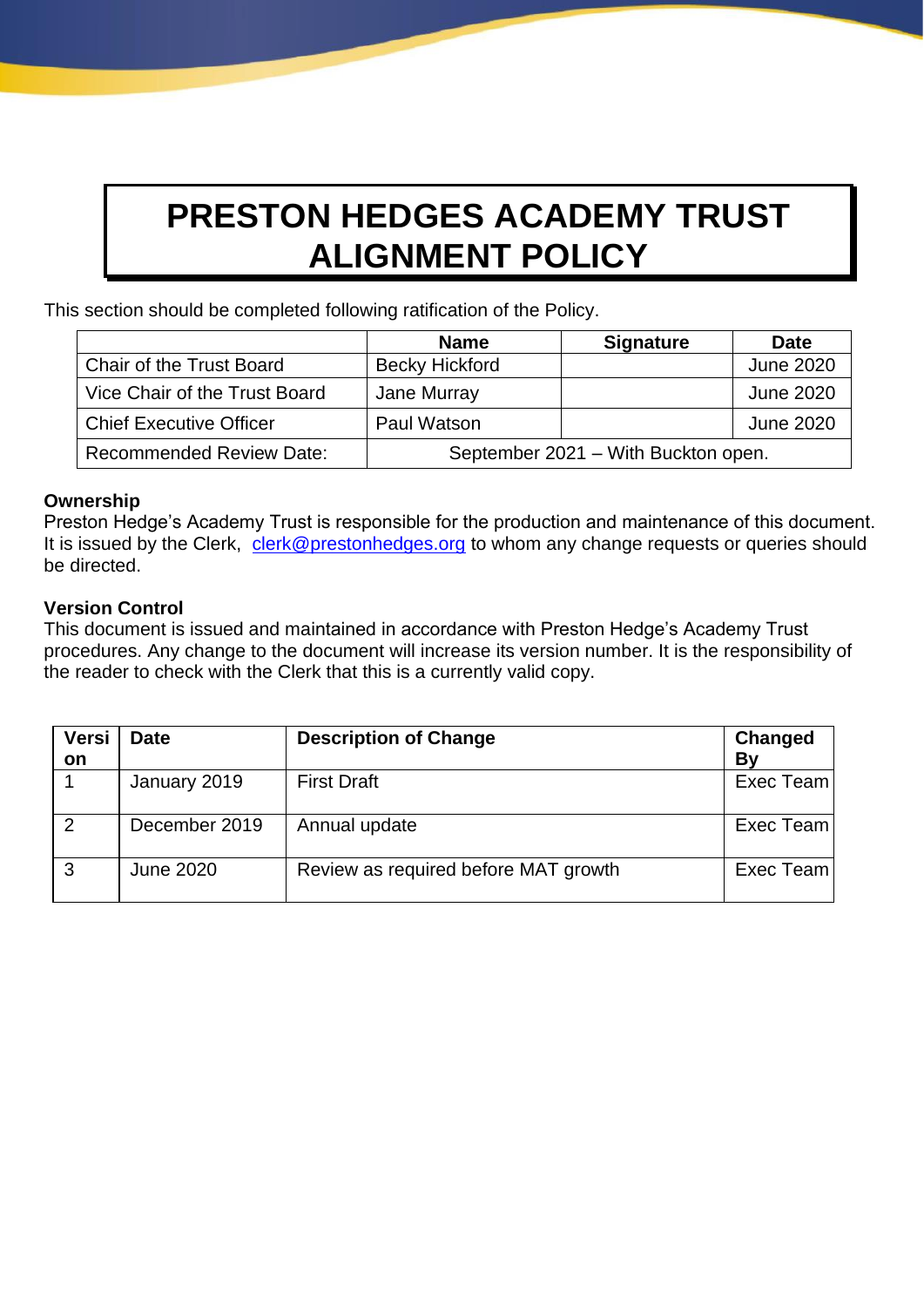# **Preston Hedge's Academy Trust Alignment Policy**

This policy is designed to provide an overview of the practise the Trust aligns across its schools to best fulfil its purpose and vision, thereby ensuring the best possible outcomes for all pupils.

### **Year R**

All schools will fully adopt our Year R philosophies in relation to:

Transition arrangements

Phonics & Handwriting (see sections below)

A themed approach to curriculum that shapes expectations of practice around child and adult initiated learning, the promotion of language and number and the quality and use of the outdoor environment as outlined in the Early Years Policy.

Discrete Maths & English lessons

A commitment to moderation for Baseline, Mid-Year and End of Year

A commitment from all staff members to participate in MAT events, visits and meetings

# **Phonics**

Phonics is introduced to Reception from September on a daily basis and there after continues formally in small groups following assessment from October and throughout Year 1.

#### **Handwriting**

As a Trust we follow the Cursive Script from Year R and throughout the rest of the school years. Reception have daily handwriting sessions from September and this continues throughout Key Stage One. In Key Stage Two the frequency of sessions is matched to the needs of the children.

#### **Learning Structures**

Objectives, Challenge Objectives & Success Criteria or Top Tips will be used in English and Maths from Years 1-6

A progressive approach to learning will underpin key learning in Mathematics and English from Years 1-6. This is supported by key Trust documents which enables learning to build overtime for all pupils in these areas.

# **Curriculum**

All schools in the Trust share a commitment to adopting the MAT curriculum for all non-core areas. Schools have the freedom to introduce their own curriculum themes to cover the skills and knowledge outlined by the Trust. However, where this is not successful, the CEO reserves the right to adjust this, to ensure that the philosophies of the Trust's curriculum are clear. At the end of each year, National Curriculum judgements should be reached for each child in each curriculum area.

# **SPAG**

To be taught discretely from Year 3 (or Year 2 at the discretion of Principal) daily. SPAG will be included in the yearly assessment cycle.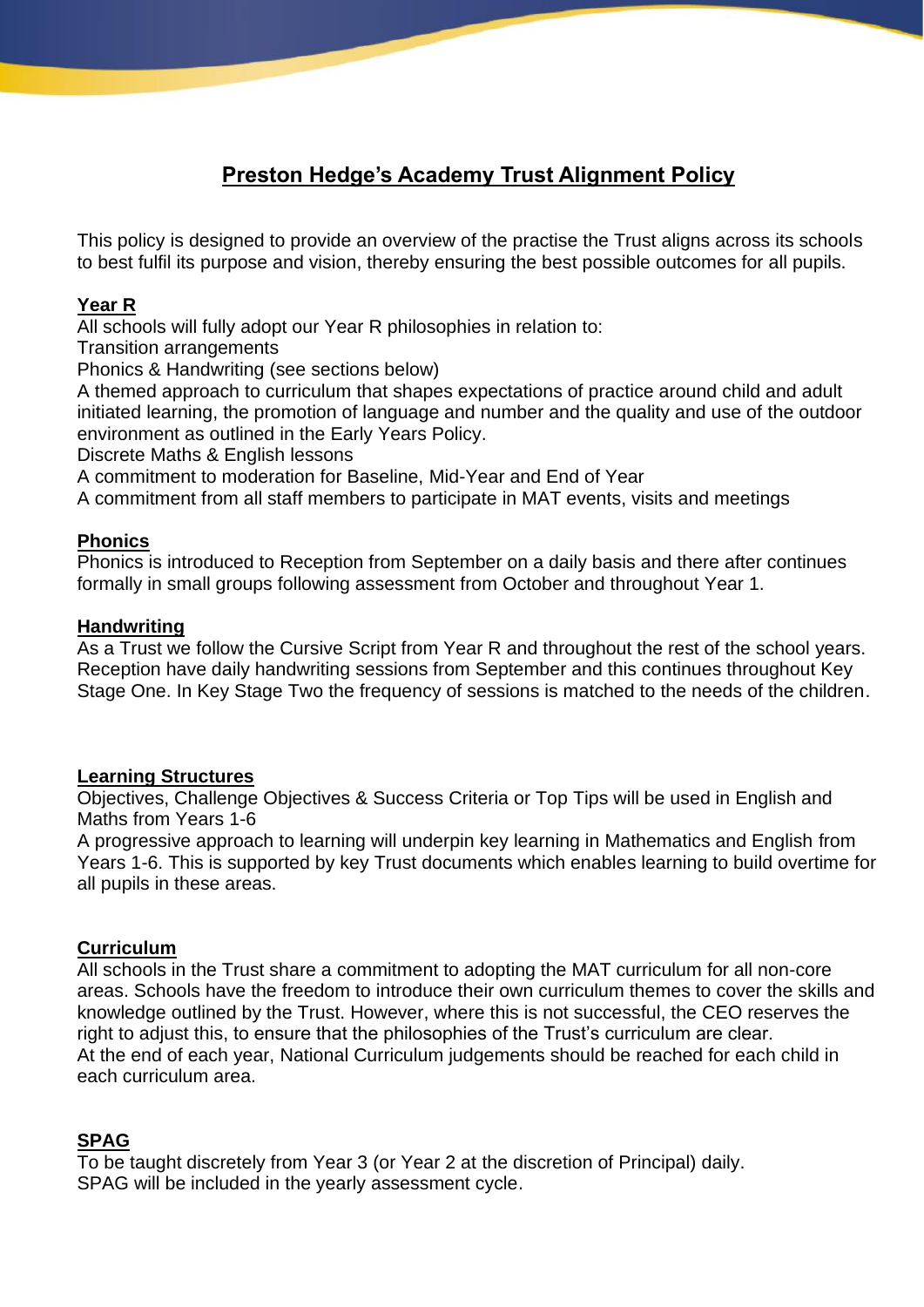#### **Assessment Cycle**

All schools will carry out the same tests at the same point as agreed by the Executive Team in September of each year. The tests included within this are:

Yr R Baseline and moderation Phonics -As agreed by Principals in line with Assessment cycle. Year 2 – Dec, Feb & Apr Years 3-5 Dec, Mar & June Year 4 Multiplication – Dec, Mar & June Year 6 – At appropriate points as agreed by Executive Team and Phase 3 Leaders.

In Writing, all schools will follow the MAT Writing grid, with cross school moderation in Dec, Apr & June.

#### **English & Mathematics Philosophies**

Every term Maths & English leads or senior team members will meet to review Trust wide practice to inspire innovation and share best practice.

In Maths each school must adopt an interactive, progressive approach to teaching and learning, which includes an arithmetic focused day each week and a consistent focus on Reasoning as part of the curriculum.

English will follow a structure of Reading into Writing.

#### **School Development & Improvement Plans**

School leaders working with the CEO, will identify Trust wide priorities prior to the end of term 6, to be agreed by the Trust Board.

The MAT educational priorities will be agreed ready for the Trust Board by the end of the second week of term 1, ready of the approval of the Trust Board.

All individual school improvement plans and action plans will be finalised and approved by the end of September.

Further updates and reviews will occur in January and April.

School Evaluations will be completed by the end of September and reviews will occur in January and April.

#### **Behaviour & Values**

All schools must follow the agreed stages within the Trust Behaviour Policy.

Individual Rewards and sanctions can be applied locally.

Each school must have five or six school values. These can be individual to each context and thought must be given to how these reflect each school's individual character or uniqueness.